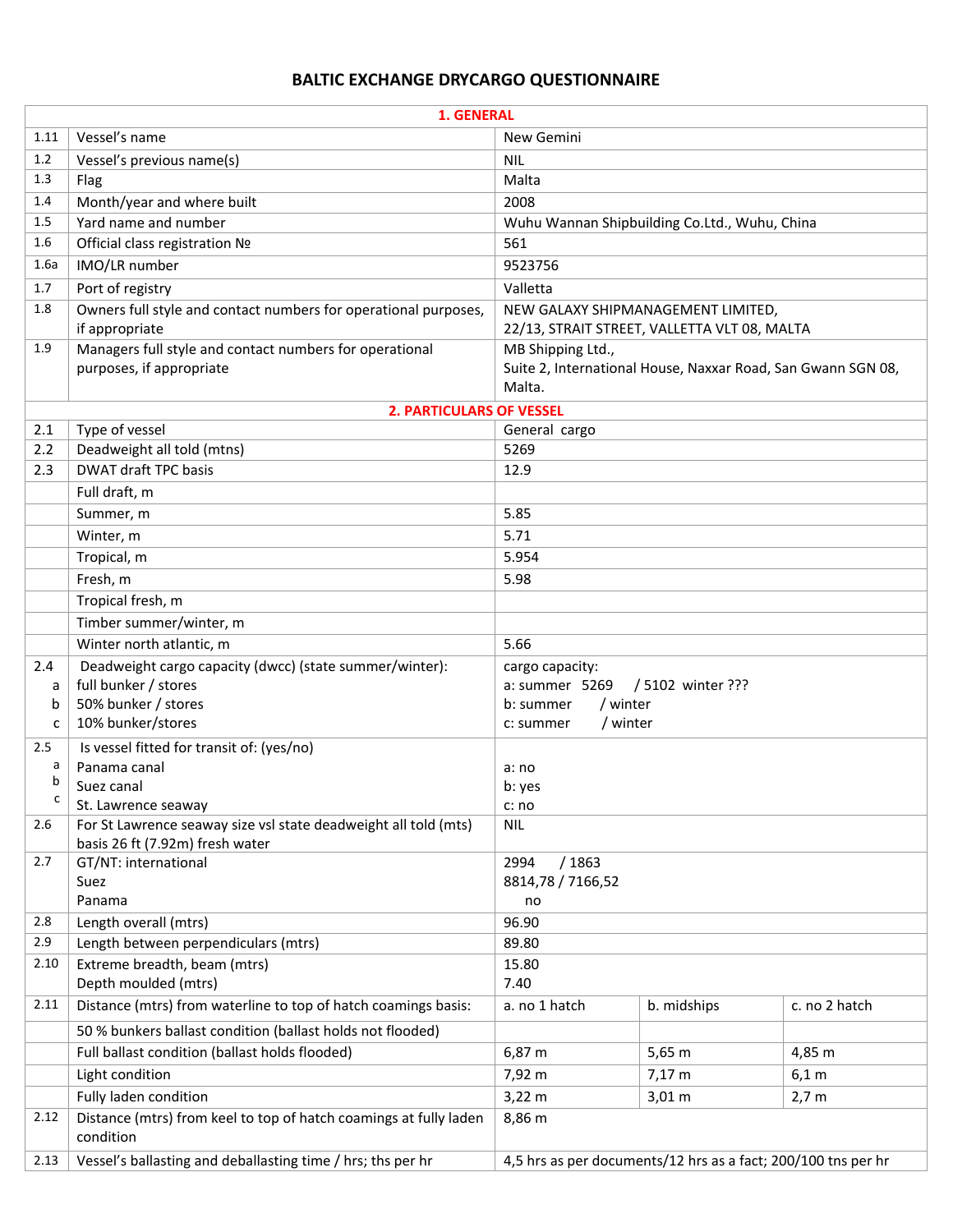| 2.14                         | Distance (mtrs) from keel to highest point of vsl                                                                                                                 | 26,8 m                                                                                                               |  |  |  |  |
|------------------------------|-------------------------------------------------------------------------------------------------------------------------------------------------------------------|----------------------------------------------------------------------------------------------------------------------|--|--|--|--|
|                              | 50 % bunkers ballast condition (ballast holds not flooded)                                                                                                        |                                                                                                                      |  |  |  |  |
|                              | Light condition                                                                                                                                                   |                                                                                                                      |  |  |  |  |
|                              | Fully laden condition<br>Full ballast condition (ballast holds flooded)                                                                                           |                                                                                                                      |  |  |  |  |
|                              |                                                                                                                                                                   |                                                                                                                      |  |  |  |  |
| 2.15<br>a                    | Capacity of:<br><b>Ballast tanks</b>                                                                                                                              | a: $1664.2 \text{ m}^3$                                                                                              |  |  |  |  |
| b                            | Ballast holds capacity (state which hold(s) (if applicable)                                                                                                       | b: No                                                                                                                |  |  |  |  |
| 2.16                         | Constants excluding freshwater (mtrs)                                                                                                                             |                                                                                                                      |  |  |  |  |
|                              | Daily fresh water consumption (ton)                                                                                                                               | 1.4                                                                                                                  |  |  |  |  |
|                              | Fresh water capacity (mtrs)                                                                                                                                       | 107.0 m <sup>3</sup>                                                                                                 |  |  |  |  |
|                              | State capacity and daily production of eaporator (ton)                                                                                                            | No                                                                                                                   |  |  |  |  |
|                              | Normal fresh water reserve (ton)                                                                                                                                  | No                                                                                                                   |  |  |  |  |
| 2.17                         | Vessel is fitted with shaft generator (yes/no)                                                                                                                    | No                                                                                                                   |  |  |  |  |
| 2.18                         | Vessel's onboard electrical supply                                                                                                                                | 220/380 V 50 Hz                                                                                                      |  |  |  |  |
| 2.19                         | If yessel can be described as double hull                                                                                                                         | No                                                                                                                   |  |  |  |  |
| <b>3. CARGO ARRANGEMENTS</b> |                                                                                                                                                                   |                                                                                                                      |  |  |  |  |
|                              | 3.1 HOLDS                                                                                                                                                         |                                                                                                                      |  |  |  |  |
| a                            | Number of holds                                                                                                                                                   | $\overline{2}$                                                                                                       |  |  |  |  |
| b                            | Are vessel's holds clear and free of any obstructions? (yes/no)                                                                                                   | Yes                                                                                                                  |  |  |  |  |
| c                            | Grain/Bale capacity in holds excluding hatchways, wing/topside<br>tanks(m3)                                                                                       | $\prime$                                                                                                             |  |  |  |  |
| d                            | Grain/Bale capacities by hold excluding wing/top side tanks but                                                                                                   | hold no.1-3152 / ----                                                                                                |  |  |  |  |
|                              | including hatchways (m3)                                                                                                                                          | hold no.2-3246/----                                                                                                  |  |  |  |  |
| e                            | Is vessel strengthened for the carriage of heavy cargoes?(yes/no)                                                                                                 | no                                                                                                                   |  |  |  |  |
| f                            | Tank top strength (metric tons per sqm)                                                                                                                           | Hold $1 - 6.0$ t/m <sup>2</sup> Hold $2 - 6.6$ t/m <sup>2</sup>                                                      |  |  |  |  |
| g                            | Are holds co2 fitted? (yes/no)                                                                                                                                    | yes                                                                                                                  |  |  |  |  |
| h                            | Are holds fitted with smoke detection system?                                                                                                                     | no                                                                                                                   |  |  |  |  |
| Ť                            | Is vessel fitted with australian type approved holds ladders(yes/ no)                                                                                             | no                                                                                                                   |  |  |  |  |
| g                            | has vessel a functioning class certified loadmaster/loadicator or<br>similar calculator (yes/no)                                                                  | No                                                                                                                   |  |  |  |  |
| k                            | Are holds hoppered at? : hold side forward bulkhead                                                                                                               | <b>NO</b>                                                                                                            |  |  |  |  |
|                              | aft bulkhead can vessel's holds be described as box shaped (yes/no)                                                                                               |                                                                                                                      |  |  |  |  |
|                              | Measurement of cargo holds size:                                                                                                                                  | No.1:                                                                                                                |  |  |  |  |
|                              | (full lengths/beams/heights in mtrs)                                                                                                                              |                                                                                                                      |  |  |  |  |
| m                            | Are vessel's holds electrically ventilated (yes/no)?                                                                                                              | <b>Yes</b>                                                                                                           |  |  |  |  |
|                              | if yes state number of air changes per hour basis empty holds                                                                                                     |                                                                                                                      |  |  |  |  |
|                              | <b>3.2 DECK AND HATCHES</b>                                                                                                                                       |                                                                                                                      |  |  |  |  |
|                              | Number of hatches                                                                                                                                                 | $\overline{2}$                                                                                                       |  |  |  |  |
| a                            |                                                                                                                                                                   |                                                                                                                      |  |  |  |  |
| b                            | Make and type of hatch covers                                                                                                                                     | Mc Gregor                                                                                                            |  |  |  |  |
| c                            | Hatch covers sizes (mtrs)                                                                                                                                         | No 1: 25.56 x 9.41 m No 2: 26.84 x 9.41 m                                                                            |  |  |  |  |
| d                            | Strength of hatch covers (metric tons per sqm)                                                                                                                    | 3,5 $t/m^2$                                                                                                          |  |  |  |  |
| e                            | Distance from ship's rail to near and far edge of hatch covers/<br>coaming near and far (mtrs)                                                                    |                                                                                                                      |  |  |  |  |
| f                            | Distance from bow to fore of 1st hold opening (mtrs)                                                                                                              | 10,2 m                                                                                                               |  |  |  |  |
| g                            | Distance from stern to aft of last hold opening (mtrs)                                                                                                            | 16,8 m                                                                                                               |  |  |  |  |
| h                            | 3.3 state deck strength (metric tons per sqm)                                                                                                                     |                                                                                                                      |  |  |  |  |
|                              | <b>4 SPEED/CONSUMPTION/FUELENGINE</b>                                                                                                                             |                                                                                                                      |  |  |  |  |
| 4.1                          | state vessel's consumption (up to beaufort scale force                                                                                                            | a. laden 9,0 knots / IFO 3,3-3,5 mtns main engine                                                                    |  |  |  |  |
|                              | 4/douglas sea state 3) as follows:<br>abt mts (main engine)/abt mts (auxiliaries) max speed                                                                       | b. ballast 9,5 knots / IFO 3,1-3,3 mtns main engine                                                                  |  |  |  |  |
| 4.2                          | state vessel's consumption at economic speed(upto beaufort<br>scale force 4/ douglas sea state 3) as follows:<br>about mts (main engine) /about mts (auxiliaries) | a. laden $7,5-8,0$ knots. / IFO 3,3-3,5 mtns main engine<br>b. ballast knots $8,0-8,5/$ IFO 3,1-3,3 mtns main engine |  |  |  |  |